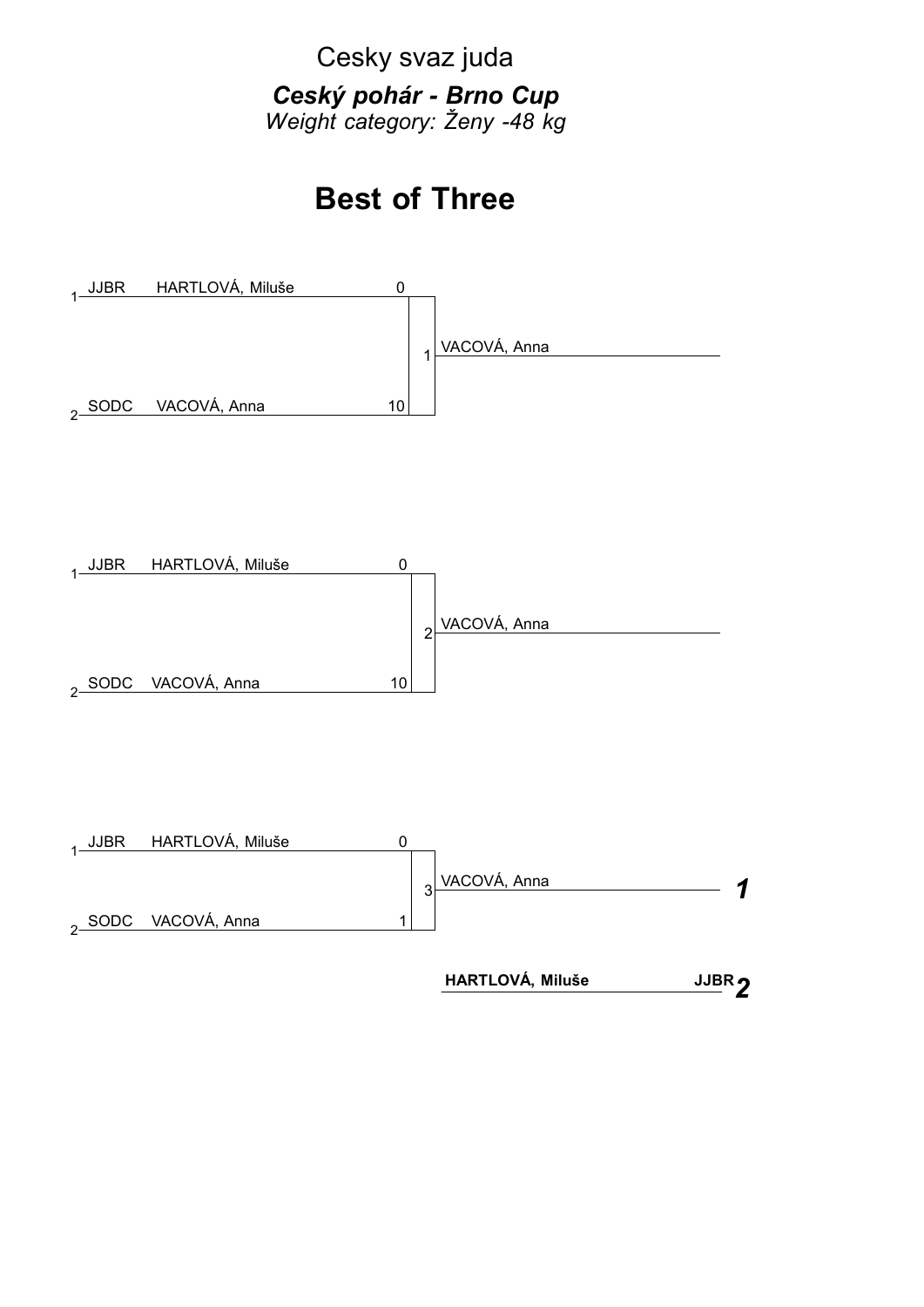Cesky svaz juda

*Ceský pohár - Brno Cup Weight category: Ženy -52 kg*

## **Best of Three**

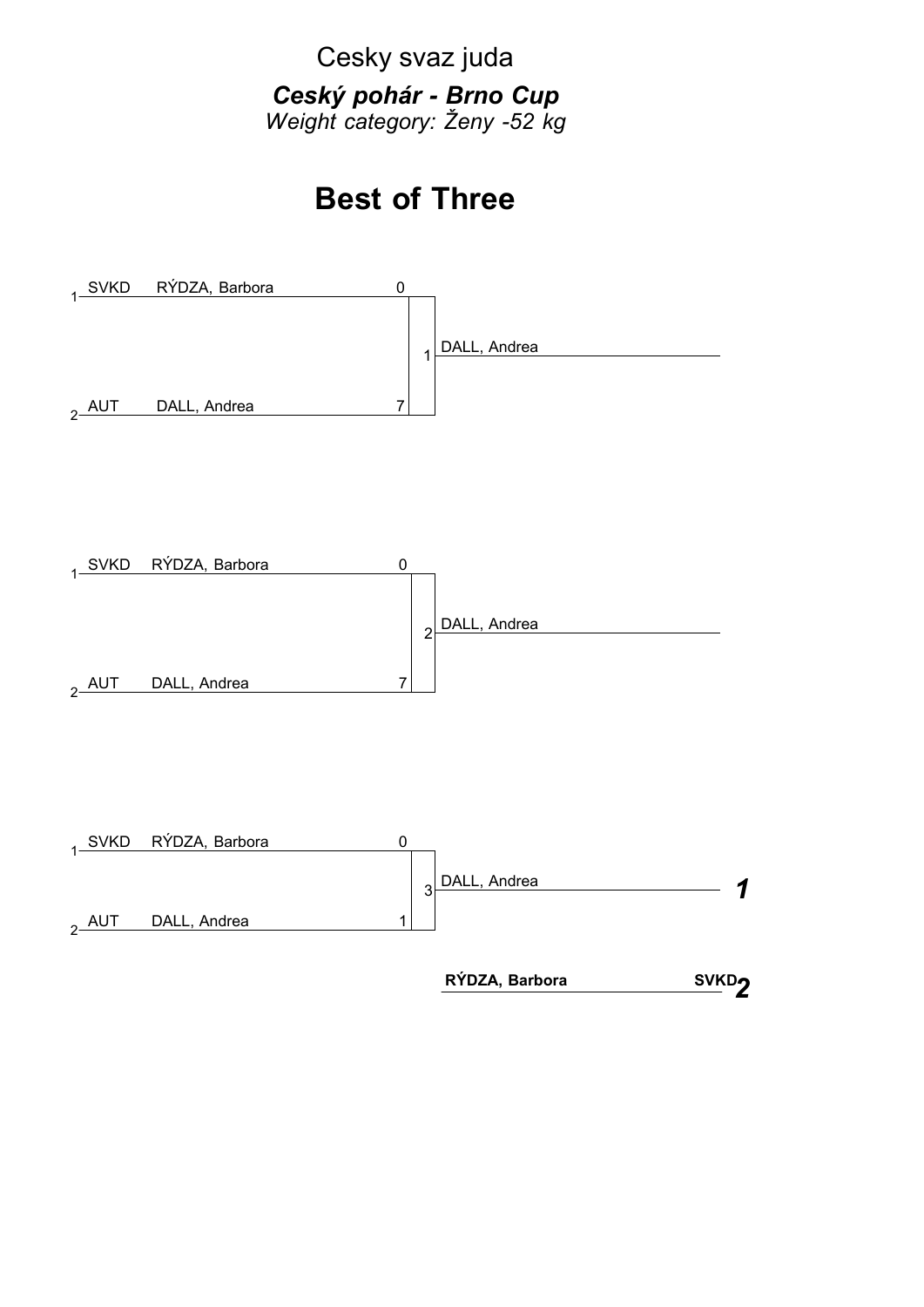

Cesky svaz juda<br>
Cesky svaz juda<br>
Ceský pohár - Brno Cup 16th & 17th September 2017 Weight category: Ženy -57 kg





**Printed at 16-09-2017, 17:22 by judo**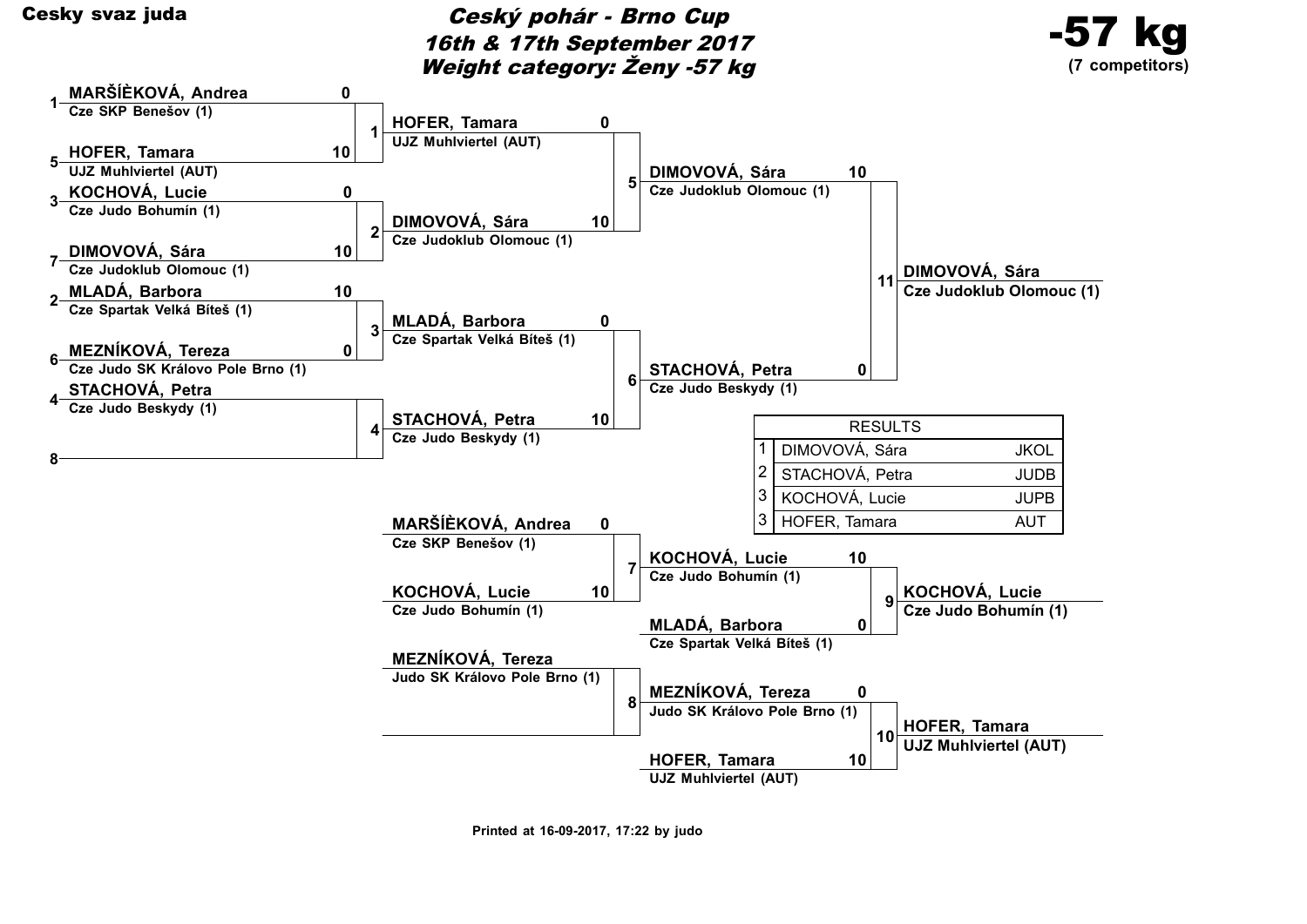## Cesky svaz juda *Ceský pohár - Brno Cup 16th & 17th September 2017 Weight category: Ženy -63 kg*

Г

|                                      |              |       |       |       |       |       |                |       |       |       |          |       |               |                 |       | <b>Games</b> won   | Pl.          |
|--------------------------------------|--------------|-------|-------|-------|-------|-------|----------------|-------|-------|-------|----------|-------|---------------|-----------------|-------|--------------------|--------------|
|                                      |              |       | 3     |       | 5     | 6     | $\overline{7}$ | 8     | 9     | 10    |          | 12    | $\mathbf{13}$ | $\vert 4 \vert$ | -15   | <b>Gameresults</b> |              |
| JEŽKOVÁ, Dominika                    | $\mathbf{0}$ |       |       | 0     |       |       | 0              |       |       | 0     |          |       | 1             |                 |       |                    | 5            |
| [Cze Sokol Hradec Králové (1)]       | 00003        |       |       | 00001 |       |       | 00001          |       |       | 00000 |          |       | 10001         |                 |       | 100                |              |
| PRÄGEROVÁ, Andrea                    |              |       |       |       |       | 1     |                | 0     |       |       |          | 0     |               |                 |       | 3                  | $\mathbf{3}$ |
| [Cze T.J. Sokol Jihlava (1)]         | 10000        |       |       |       |       | 00100 |                | 00000 |       |       |          | 00000 |               | 00101           |       | 120                |              |
| POLÁŠKOVÁ, Kristýna                  |              |       |       |       |       |       |                |       | 0     |       |          |       |               |                 |       | 4                  | $\mathbf{2}$ |
| [Cze 1. Judo Club Baník Ostrava (1)] |              | 10200 |       | 00200 |       |       |                |       | 00100 |       |          | 10300 |               |                 | 10000 | 310                |              |
| VALÍNOVÁ, Tereza                     |              | n     |       |       | 0     |       |                |       |       |       |          |       |               |                 |       | $\overline{2}$     | 4            |
| [Cze Judo Club Kyklop (1)]           |              | 00000 |       |       | 00000 |       | 00200          |       |       |       | 10100    |       |               | 00000           |       | 110                |              |
| CICHY, Karolina                      |              |       |       |       |       |       |                |       |       | 1     |          |       |               |                 | 0     | 4                  |              |
| [POL Czarni Bytom (POL)]             |              |       | 10100 |       | 10202 |       |                | 10000 |       | 10100 |          |       |               |                 | 00000 | 400                |              |
| PROKORÁTOVÁ, Andrea                  |              |       | 0     |       |       | 0     |                |       | 1     |       | $\bf{0}$ |       | 0             |                 |       | 1                  | 6            |
| [Cze JUDO klub Jablonec n. N. (1)]   |              |       | 00101 |       |       | 00000 |                |       | 00301 |       | 00000    |       | 00000         |                 |       | 10                 |              |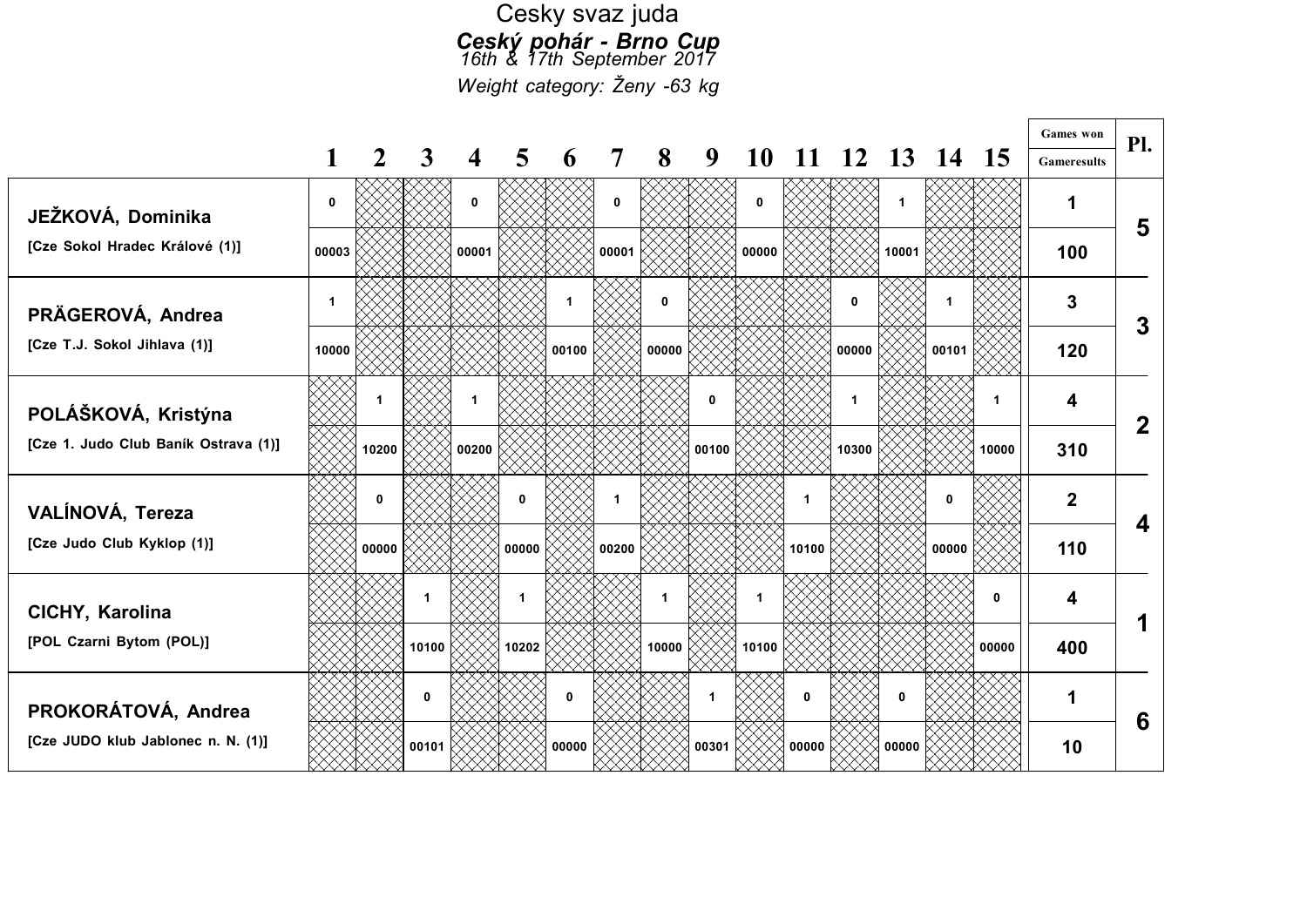Cesky svaz juda *Ceský pohár - Brno Cup 16th & 17th September 2017 Weight category: Ženy -70 kg*

|                                    |       |       |       | <b>Games</b> won   |     |
|------------------------------------|-------|-------|-------|--------------------|-----|
|                                    |       |       |       | <b>Gameresults</b> | Pl. |
| POLÁKOVÁ, Kateřina                 |       |       |       | $\mathbf 2$        |     |
| [Cze JUDO klub Jablonec n. N. (1)] | 00100 | 10102 |       | 110                |     |
| PACÁKOVÁ, Veronika                 | 0     |       | 0     |                    |     |
| [Cze Judo Ddm Hradec Králové (1)]  | 00001 |       | 00000 |                    |     |
| SLUNEČKOVÁ, Lenka                  |       |       | 1     |                    |     |
| [Cze TJ Start Kolín (1)]           |       | 00001 | 10000 | 100                |     |